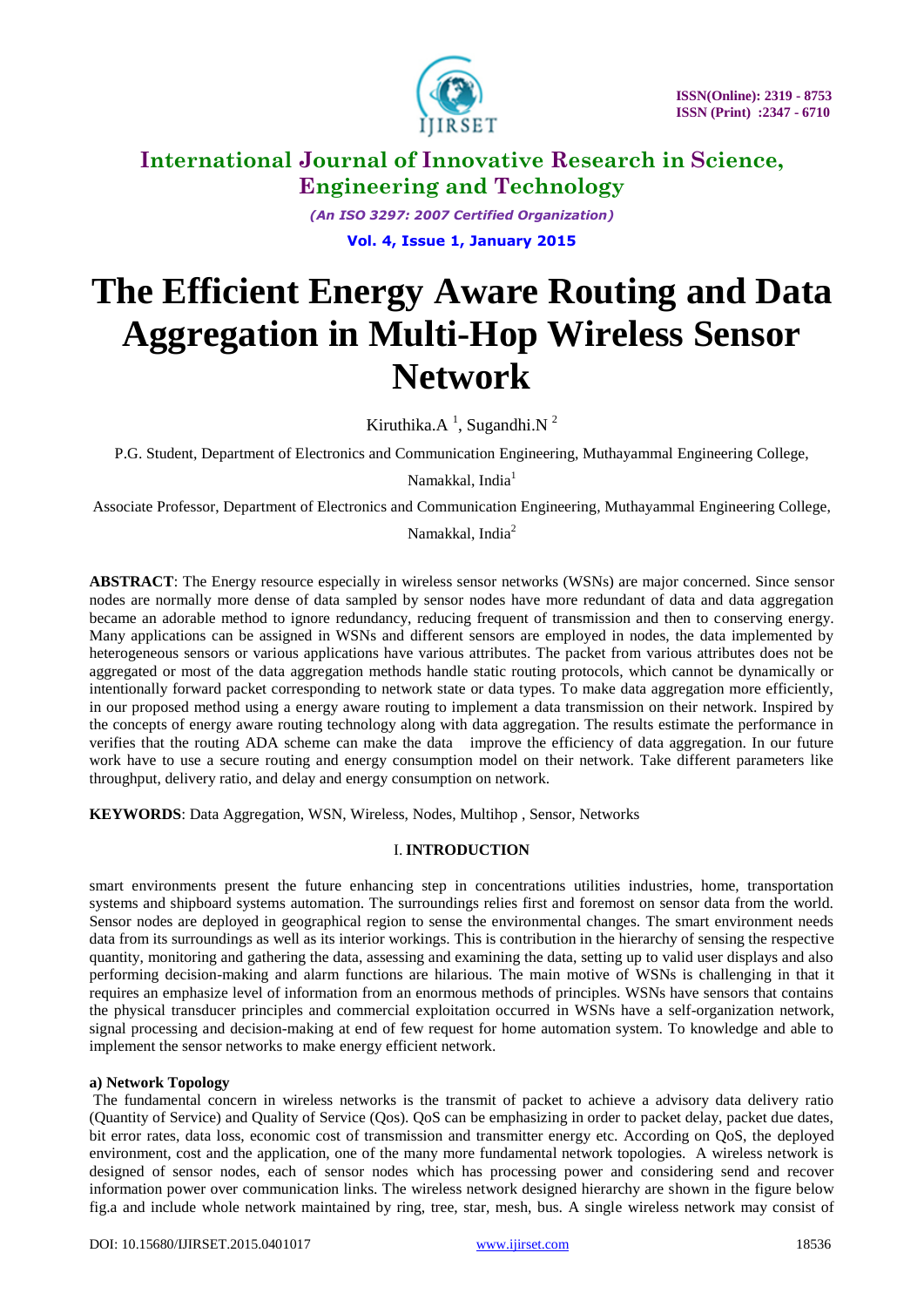

*(An ISO 3297: 2007 Certified Organization)*

# **Vol. 4, Issue 1, January 2015**

more interconnected subnets of different topologies. Networks are further classified into Local Area Networks (LAN), e.g. inside one building or Wide Area Networks (WAN), e.g. between land, building sites.



Fig (a) Multihop Network

### **II. RELATED WORK**

Major consideration in wireless sensor Network as implementation of energy aware routing and data aggregation in WSNs. The before method work on data aggregation in wireless sensor networks handles with the issue of finding and maintaining correct routes to the destination during mobility.

Our system two new proposed algorithms are used namely Energy Aware Routing of ADA algorithm and Data Aggregation. [1] A wireless network contains of a more number of tiny sensors with low-energy transceivers can be sufficient for collecting packet in a different of surrounding. The packet gathered by each sensor node communicated through the network to a single processing center that uses all reported packets to determined their data of the environment or detect an event. The communication transmitting process must be manage to conserve the compact power resources of the sensors. Group sensors into cluster of sensors communicate information only to cluster heads and then communicate the aggregated data to the processing center, may conserve power. In this paper proposed a contribution in randomized clustering protocol to maintain the sensors in a wireless sensor network into groups. Results in geometry are used to handle solutions for the valid of level of our protocol that reduced the whole power used in the network when all sensors sent data through the cluster heads to the processing system. Recent advances in wireless communications and systems have aimed the implementation of extreme tiny in size, inexpensive nodes that possess monitoring the signal processing and wireless communication ability. These sensors could be distributed in region at a inexpensive than ancient wired sensor systems.

[2]The Smart Dust Project at University of California, Berkeley and WINS Project at UCLA, are two of the research projects planning to built such inexpensive and extremely tiny sensors. An sensor wireless network of more be of such inexpensive but low reliable and exact sensors can be used in a large different of military and commercial benefits. These are including target tracking, security, Environmental monitoring, system control etc. Sensor networks are gathering of sensor nodes which cooperatively transmit the sensed packet to sink node. Sensor nodes are energy conservative and efficiency uses of energy is important in order to use networks for far period it is requested to minimize the data traffic in sensor networks, minimizing the number of packet that required to transmitted to sink node.. With future technique, [3] sensor networks arranged of tiny and expensive sensing devices along with wireless radio transceiver for sensing the surroundings have became feasible. The key benefit of using these tiny equipments to analysis the environment is that does not need infrastructure such as electric mains for energy and wired lines for Internet connection to neither gather the data nor need user interaction while nodes are organized. These sensor nodes are used to provide information and environment and work cooperatively to pass the information to a base station or sink node.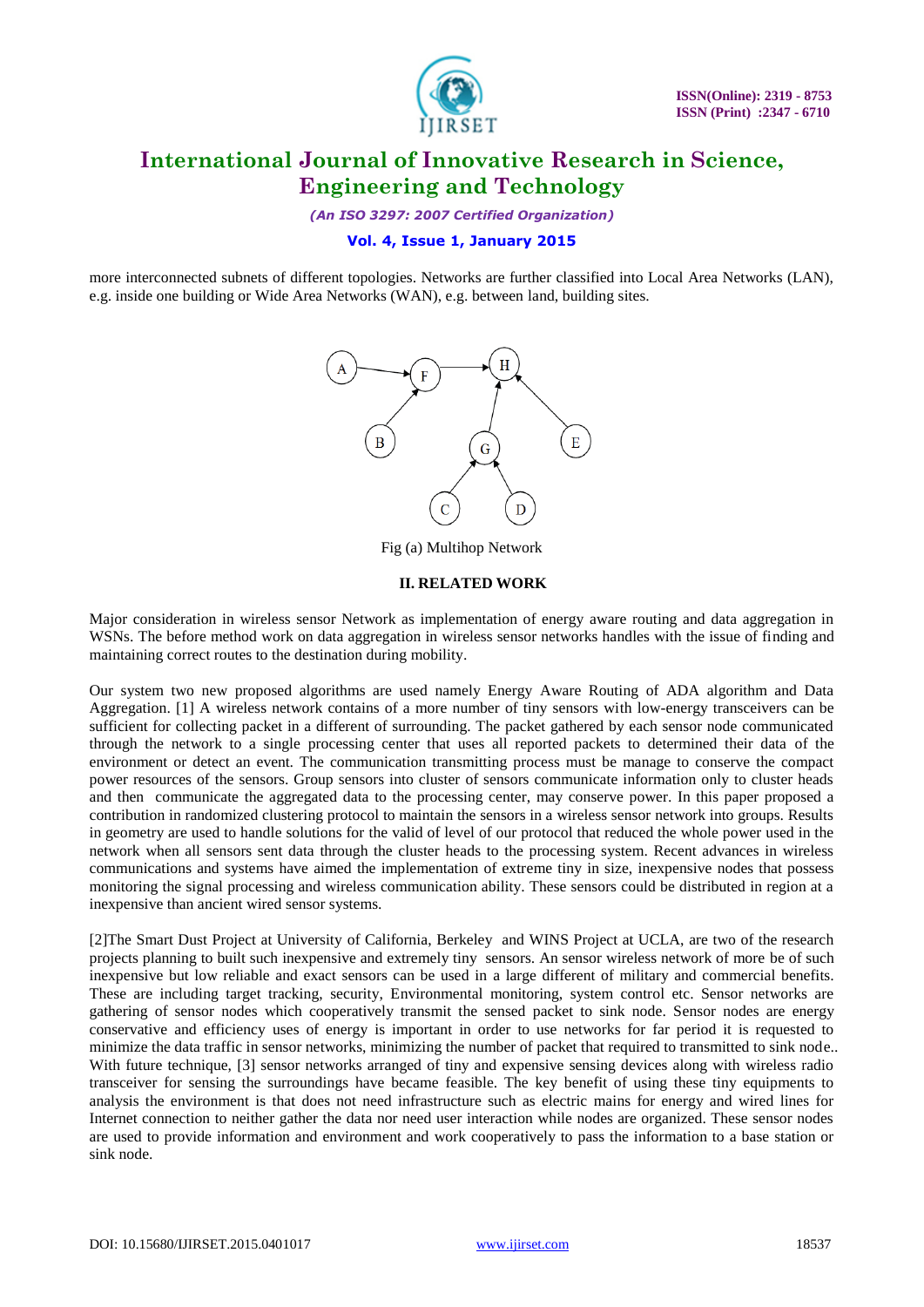

*(An ISO 3297: 2007 Certified Organization)*

# **Vol. 4, Issue 1, January 2015**

The major motive of data aggregation algorithms is to collect and aggregate information in power effective manner so that network lifetime is improved. Wireless sensor networks (WSN) provides an greater adorable system for collecting information in distributed system architectures and dynamic access via wireless connectivity.

Wireless sensor networks [4] often contains a large number of inexpensive sensor nodes have strictly quite not in range of sensing region, process of computing and communication capabilities. Due to resource restriction in sensor node. it is necessary to reducing the large number of data transmission so that the average sensor nodes life time and the overall bandwidth usage are enhanced. Data aggregation is the process of monitoring and fusing sensor information in order to minimize the number of data transmission in the sensor network. Wireless sensor networks are generally distributed in remote and hostile regions to in term of sensitive data, sensor nodes are prone to node compromise against security attacks and security problem such as data confidentiality and integrity are more important method. Investigates the relation between routing and data aggregation performed in wireless sensor networks. Taxonomy of secure data aggregation algorithm is taken by existing the recent ""state-of-the-art" employing in this region. Moreover it is based on the existing research, the open research areas and fore-coming analysis way of in security, routing and data aggregation ideas are offered.

However this sequence data aggregation per formation enhances the bandwidth and power utilization. it may ruined other operation metrics such as packet delay, accuracy, fault-tolerance, and security. A secure data aggregation algorithm [5] for sensor networks that is strong to deceitful sensor nodes. The motive of this algorithm is to guarantee the important security requests (like source authentication, data confidentiality  $\&$  data integrity) as well as to achieve less communication overhead and be fixed with different aggregation functions (like addition, average, maximum, minimum etc..) To effect this security requirements to uses symmetric encryption algorithm and message authentication code (MAC). Encryption has the data confidentiality while message authentication code ensures authentication and data integrity and digital signature. An anomaly identify protocol is ensure the anomaly and thus ignore the malicious packet from being included to the end of aggregated results. Simulation results show that algorithm improve the security of aggregated data with routing major opinion in WSNs.

A wireless sensor network (WSN) is a together of a large number of sensor nodes has restricted computing power, communication, energy and bandwidth resources. The number of packet sending could be reduced such that the lifetime of the sensor nodes and bandwidth utilization of the network can be enhanced.

Accuracy enhancing range is used to measure of with efficient and anomaly identify protocol operations. The standard deviation in the current of spiteful sensor nodes is greater than the standard deviation without of spiteful sensor nodes (after filtration of spiteful sensor nodes). Hence accuracy improved by energy efficiency in WSN network

# **III. METHOLOGY**

#### **DATA AGGREGATION**

This paper proposes a model where the power usage of sensor nodes in a multi-hop Wireless Sensor Network (WSN) is optimized by using data aggregation, a technique which discards "unnecessary" packets so as to save the bandwidth. It does in two steps first of which uses and Exponential Weighted Moving Average (EWMA) data aggregation technique to compare the current data value with all the previous values before deciding whether to forward or drop the packets. The second step optimized the network even further by considering sensing from neighbouring sensors into the equations. Some flexibility have been designed in the protocol allowing the precision level to be adjusted based on the users requirements. Simulated outputs show that scheme reduces the amount of data transmitted and the normalized energy consumed by the node

# **b) Exponential** W**eighted Moving Average Algorithm**

The first block involves an EWMA data aggregation technique and forwards the packet only if the current sample value is greater than the iteration value. The standard deviation of the incoming samples is taken into consideration while determining the weight value in the EWMA equation. In the proposed model if variations in the incoming samples are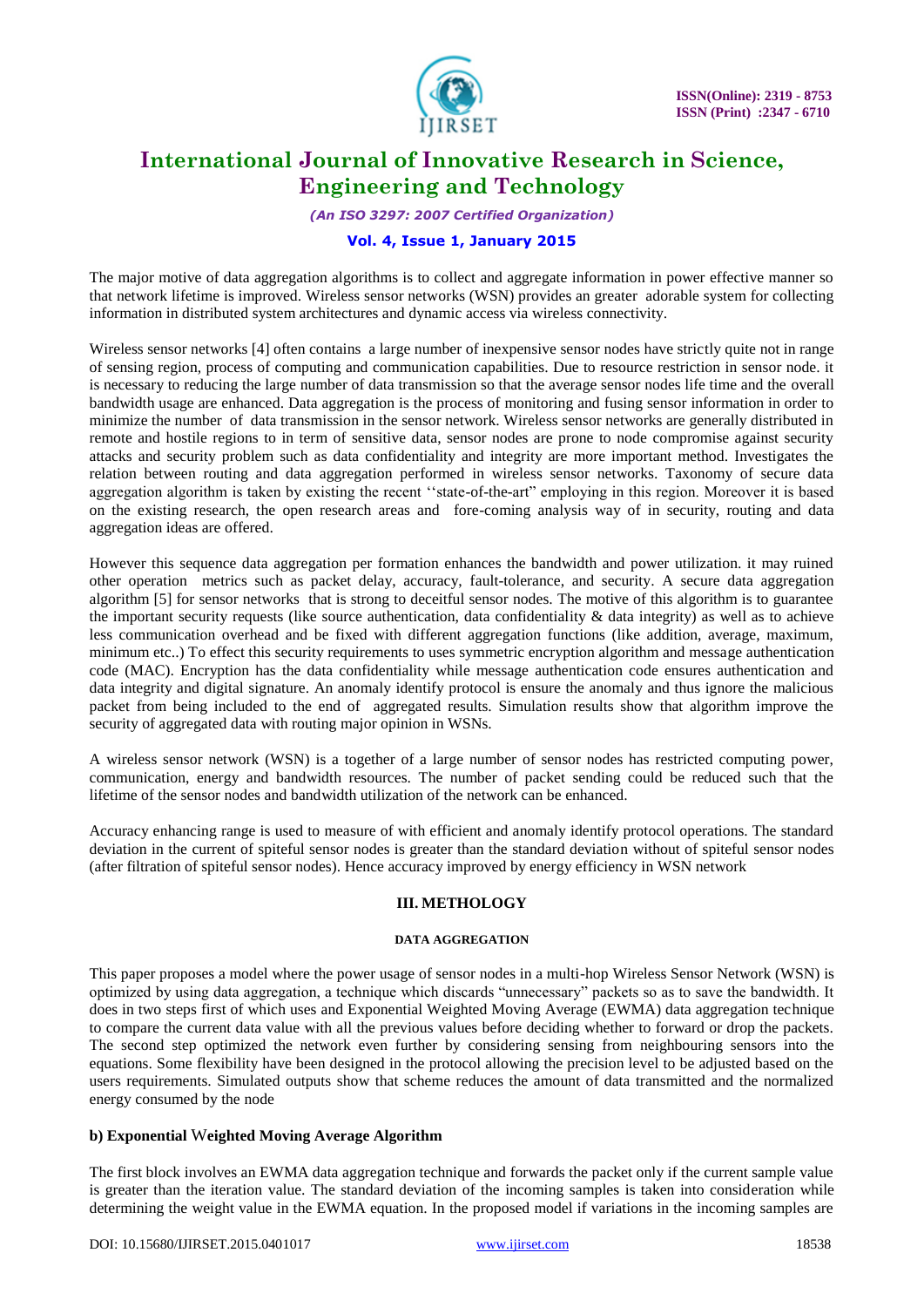

*(An ISO 3297: 2007 Certified Organization)*

# **Vol. 4, Issue 1, January 2015**

greater, the standard deviation will be greater and hence the chosen weight values will also be greater. Similarly lower variations will result in lower weight values. In this way the model will dynamically adjust the weight value in accordance to new incoming values. This weight value will be used to determine whether an incoming value will be forwarded or dropped. By dropping unwanted values the network is being optimized. it assumes that in a randomly distributed multi hop sensor network, readings form sensor nodes in a close by vicinity are highly correlated and usually redundant for the application i.e. if the packets are coming from nearby sensors, there are chances that they may be similar and it will be futile to further forward these packets towards the sink node. By discarding these readings data aggregation can be achieved without compensating the precision of the network. Packets and allows only the relevant data to pass through. The model is also incorporated with an additional provision which allows users to define the precision value and further optimize the data samples received at the sink node. This freedom is provided to allow adjustment based on different requirements of different networks.

#### **c) Energy Aware Routing Protocol**

A Wireless Sensor Network (WSN) is a gathering of wireless sensor nodes organizing not a permanent system without the help of any organized infrastructure or centralized administration. In such way that surroundings due to the certain range of every nodes wireless transmission, it may be needs for one sensor node to request for the help of another sensor nodes in transmitting a data to its sink node generally the base station. One major problem is when construct wireless sensor network is the routing algorithm to made the better use of the undesirable resource constraints presented by WSN especially the power consumption. In this paper proposed a new system called HCEAR: Hop Count Energy Aware Routing algorithm that makes uses of multipath alternately to prolong the life period of network.

Routing algorithm in conventional wired networks generally use either distance vector or link state routing algorithms both of which needs periodic routing metrics to be broadcast by each router instead broadcasts to all other routers in the network its view of the status of each of its adjacent network links, and then each router computes the shortest distance to each host based on the complete picture of the network formed from the most recent link information from every routers. In it is use the wired networks, the basic distance vector algorithm has accept for routing wireless sensor networks (DSDV) specially act each dynamic nodes as a router.

#### **IV. EXPERIMENTAL RESULTS**

To implement the Project concept, first should have to construct a network which consists of "n" number of Nodes. This system is implemented to sensor node creation and greater 10 nodes arranged in certain distance. Wireless node deployed in neighbouring region. Every sensor node knows its owns areas corresponding to the base station. The received the packets then send acknowledge to transmitter. Sensor nodes are deployed in 1300m×1300m area. The simulation parameters are as follows:

| :40                       |
|---------------------------|
| : 10 [s]                  |
| $: 10$ [kbps]             |
| $:70$ [m]                 |
| $: 216$ [bytes]           |
| : $1300 \times 1300$ [m2] |
| :100 $[Kbps]$             |
| $:210$ [bytes]            |
|                           |

#### **d) Data Transmission**

Source will be chosen based on their node energy level. The higher energy node is chosen as a source node to transmit the data packets to the sink node Fig(d). The system of grouping the sensor nodes in a largely distributed through largescale sensor network is well known as cluster. The ability to composed and compress the packets belonging to a one cluster is known as data aggregation in cluster based on sensor environment. Second one can be focusing the number of nodes could be taken into a single cluster. Third important issue was the chosen method of cluster-head in a cluster network. One more problem is human can handle some more powerful sensor nodes in terms of energy in the network which can act as a cluster-head and remaining simple nodes work as cluster-member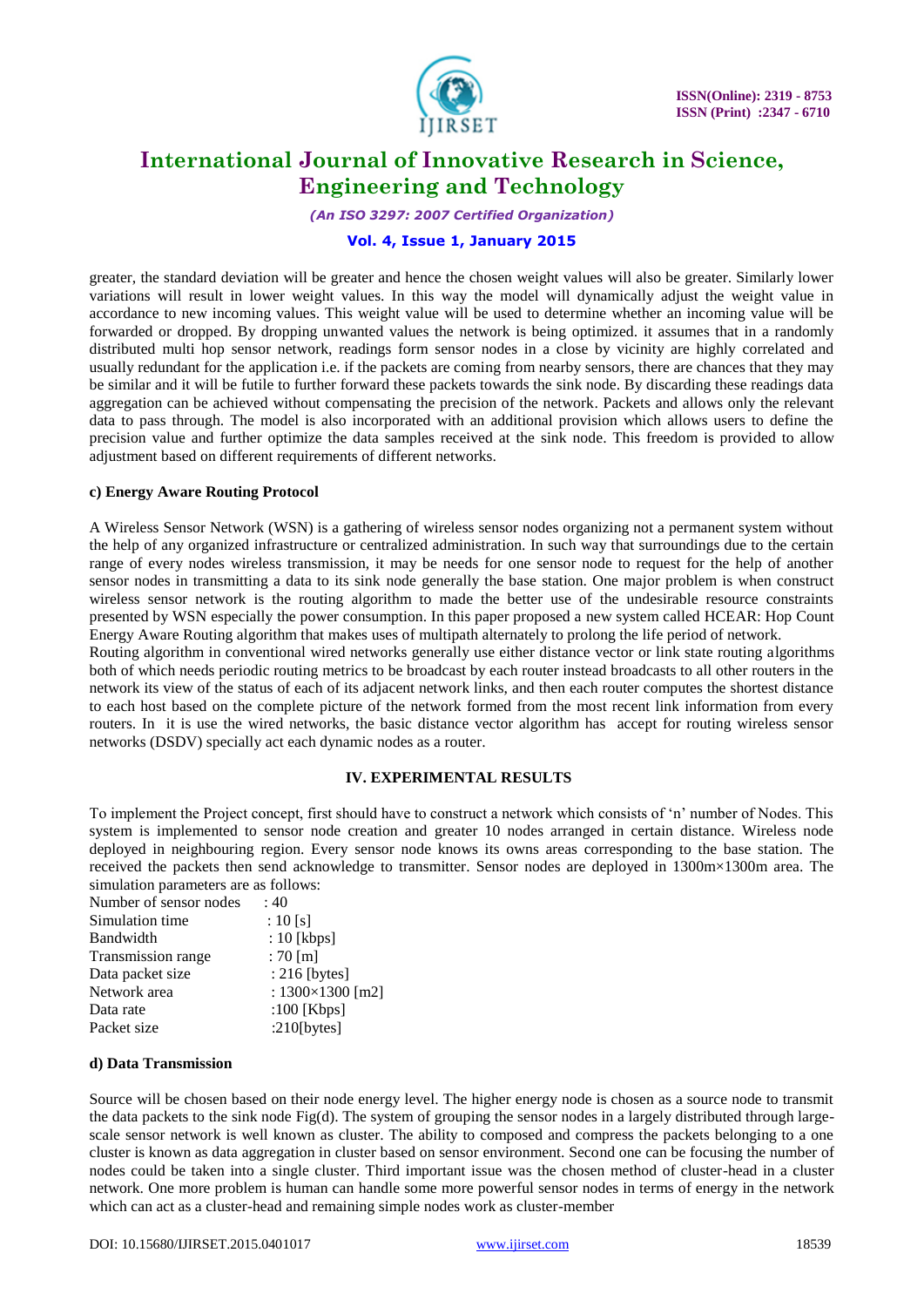

*(An ISO 3297: 2007 Certified Organization)*

# **Vol. 4, Issue 1, January 2015**



# **Fig (d) Node Creation**

# **e) Data transmission between Source1 to Destination**

The source 1 has the higher energy after the transmission the energy will be decreased. So the network searches the higher energy node and select source 2 as a sender under the process of data aggregation. Multipath routing was used to enhance the reliability of WSNs. The proposed scheme is useful for delivering data in unreliable environments. It is known that network reliability can be increased by providing several paths from source to destination and by sending the same packet on each path shown in Fig (e).



Fig (e) Data Transmission

#### **f) Data transmission held through the data aggregation**

Data aggregation is the process collecting information from multiple sensor nodes. that information fused and transmitted to sink node. The major motive of data aggregation algorithms is to collect and aggregate information in power effective manner so that network lifetime is improved. Wireless sensor networks (WSN) provides an greater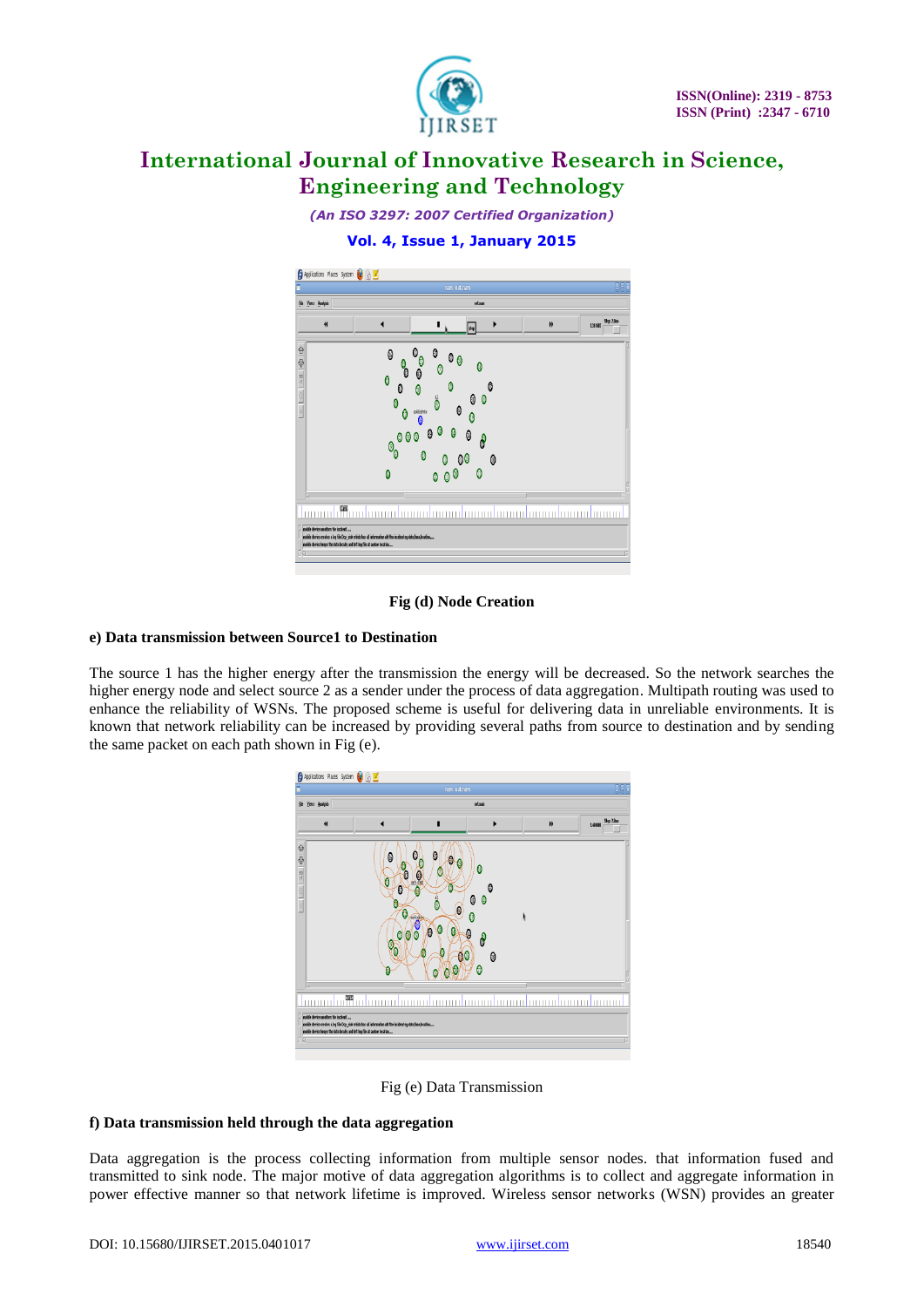

*(An ISO 3297: 2007 Certified Organization)*

# **Vol. 4, Issue 1, January 2015**

adorable system for collecting information in distributed system architectures and dynamic access via wireless connectivity shown in Fig (f)



Fig (f) Data Aggregation

#### **g) Data transmission between Source4 to Destination**

The comparison between the size of a network and the normalized energy consumed when simulating the proposed model with lamda values. The normalized energy consumed reduces as the number of nodes is increased. This shows that larger the network, greater the amount of energy saved. Upto 20 %energy is saved when the network has 40 sensor nodes shown in fig (H)



Fig (g) Comparison of existing system

# **VI. CONCLUSION**

In the proposed model, the energy usage of sensor nodes in a multi-hop WSN is optimized by using data aggregation. The intermediate nodes are seen to adjust to both constant and rapidly changing of data. Simulation output show that the amount of energy consumed by the network can be significantly reduced (up to 20%). Furthermore the model reduces the bandwidth requirement of the network by avoiding redundant transmission of bits. In the future there is scope to implement this system on a real-time network. Further study involving larger networks and different